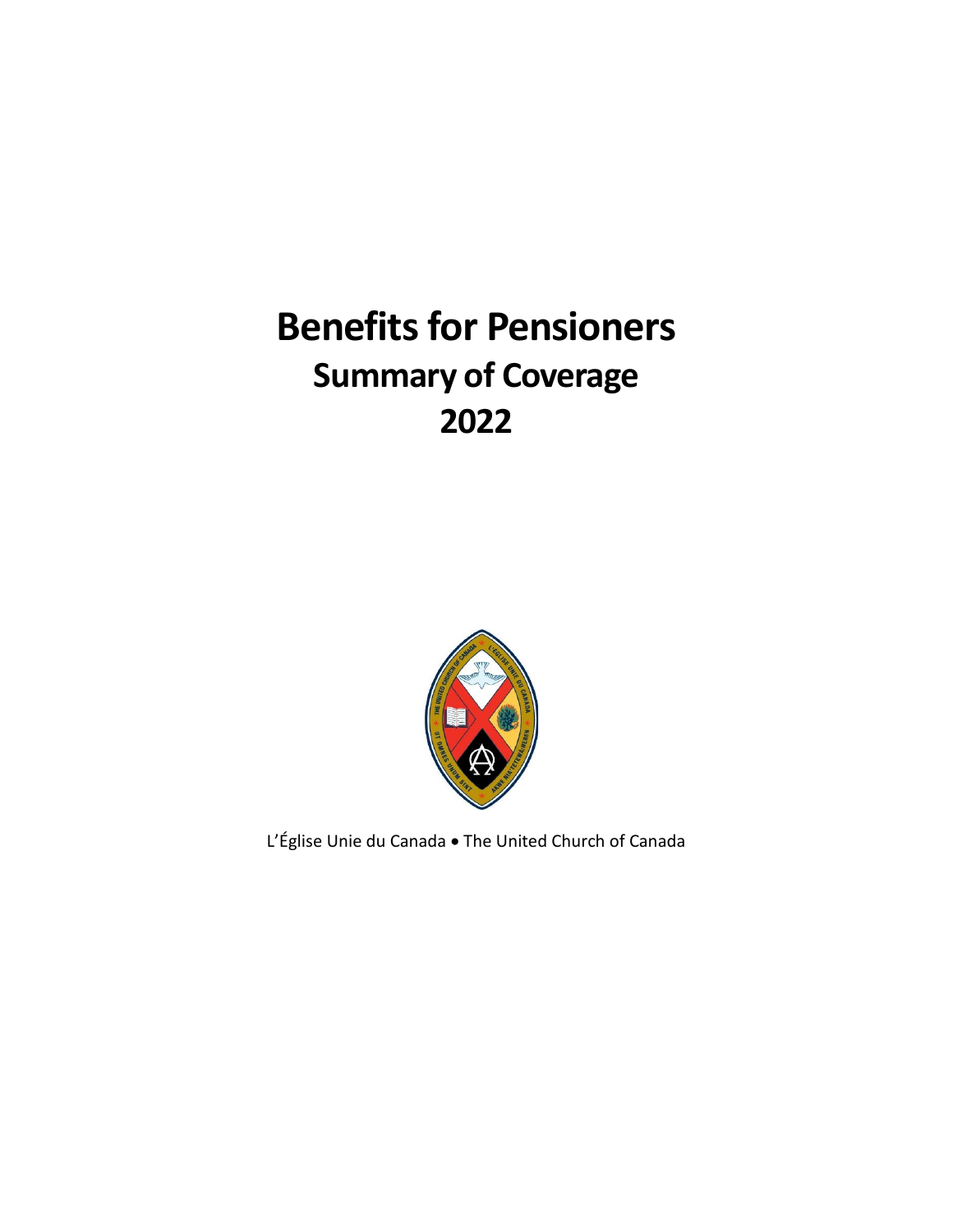# **Contents**

Benefits for Pensioners: Summary of Coverage (2022)



Copyright © 2022 The United Church of Canada L'Église Unie du Canada



The content of this resource is licensed under the Creative Commons Attribution Noncommercial No Derivatives (by-nc-nd) Licence. To view a copy of this licence, visit http://creativecommons.org/licenses/by-nc-nd/3.0. Any copy must include the United Church copyright notice and the Creative Commons licence.

<span id="page-1-0"></span>The United Church of Canada/L'Église Unie du Canada 3250 Bloor St. West, Suite 200 Toronto, ON Canada M8X 2Y4 1-800-268-3781 united-church.ca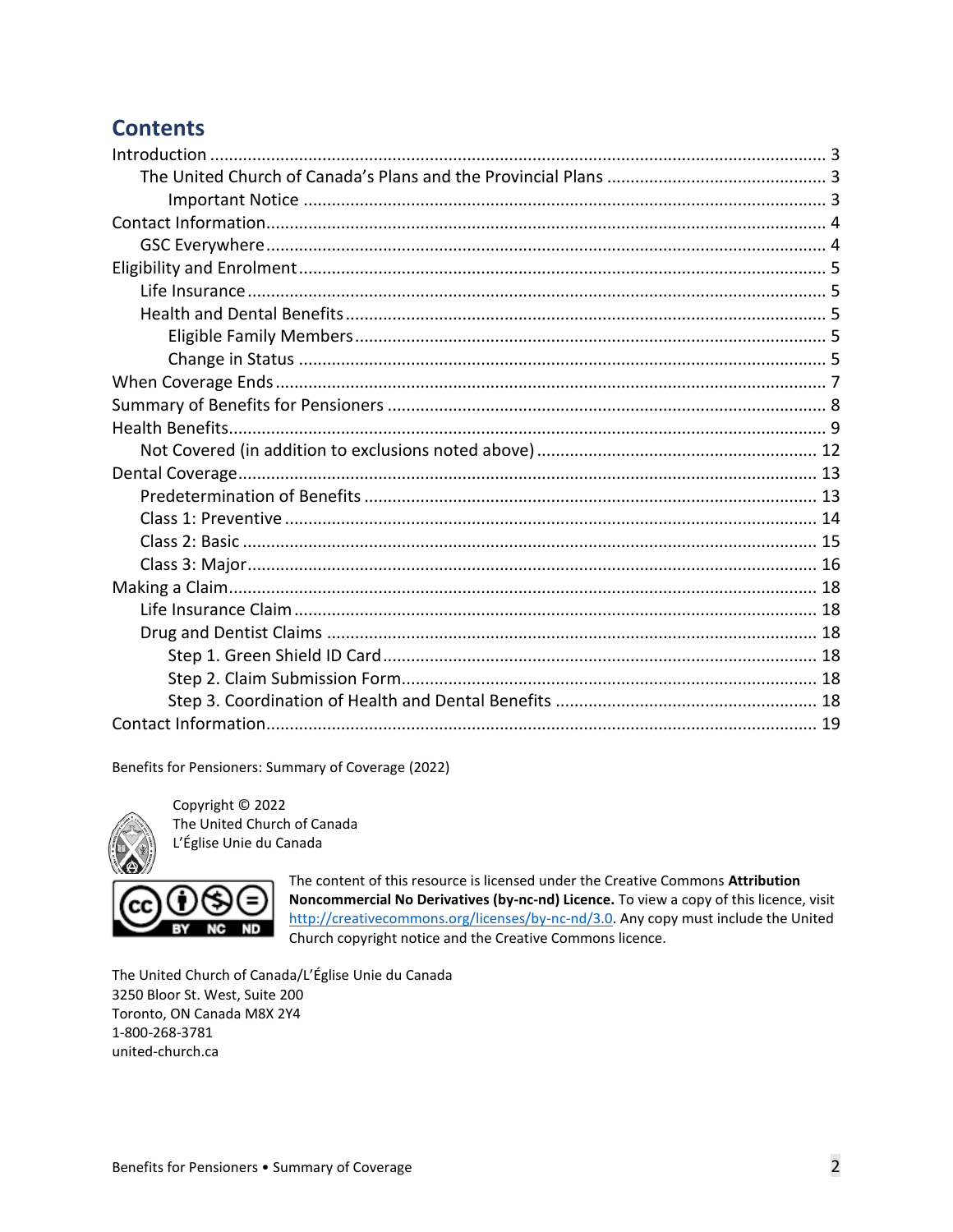# **Introduction**

Through the group benefits plans, The United Church of Canada endeavours to make reasonable and adequate provision for all members of the plan and their families during the employment years. On retirement from active service, members can elect to have alternate coverage under the Group Benefits for Pensioners Plan.

Please read through this booklet carefully, as coverage under the pensioner health and dental plans is very different from the coverage you had as an active member.

This booklet describes the principal features of the Group Benefits for Pensioners Plan. The complete terms of coverage are detailed in the guiding document on file in the Ministry and Employment unit at the General Council Office of The United Church of Canada.

### <span id="page-2-0"></span>**The United Church of Canada's Plans and the Provincial Plans**

The United Church's group benefits plans are intended to supplement benefits available under provincial plans. The objective is for members, no matter where in Canada they live, to have a similar combined level of coverage.

#### <span id="page-2-1"></span>**Important Notice**

This document summarizes aspects of The United Church of Canada group benefit plan. It does not include all details, terms, conditions, exclusions and limitations of the plan, and is not intended to replace the official plan documents (including applicable insurance contracts). While efforts have been made to ensure the accuracy of this summary, to the extent of any inconsistency between this Summary of Coverage and the official plan documents, the official plan documents will govern in all cases. The United Church of Canada reserves the right to unilaterally modify, suspend or terminate the group benefit plan, in whole or in part, at any time without notice or compensation to any person.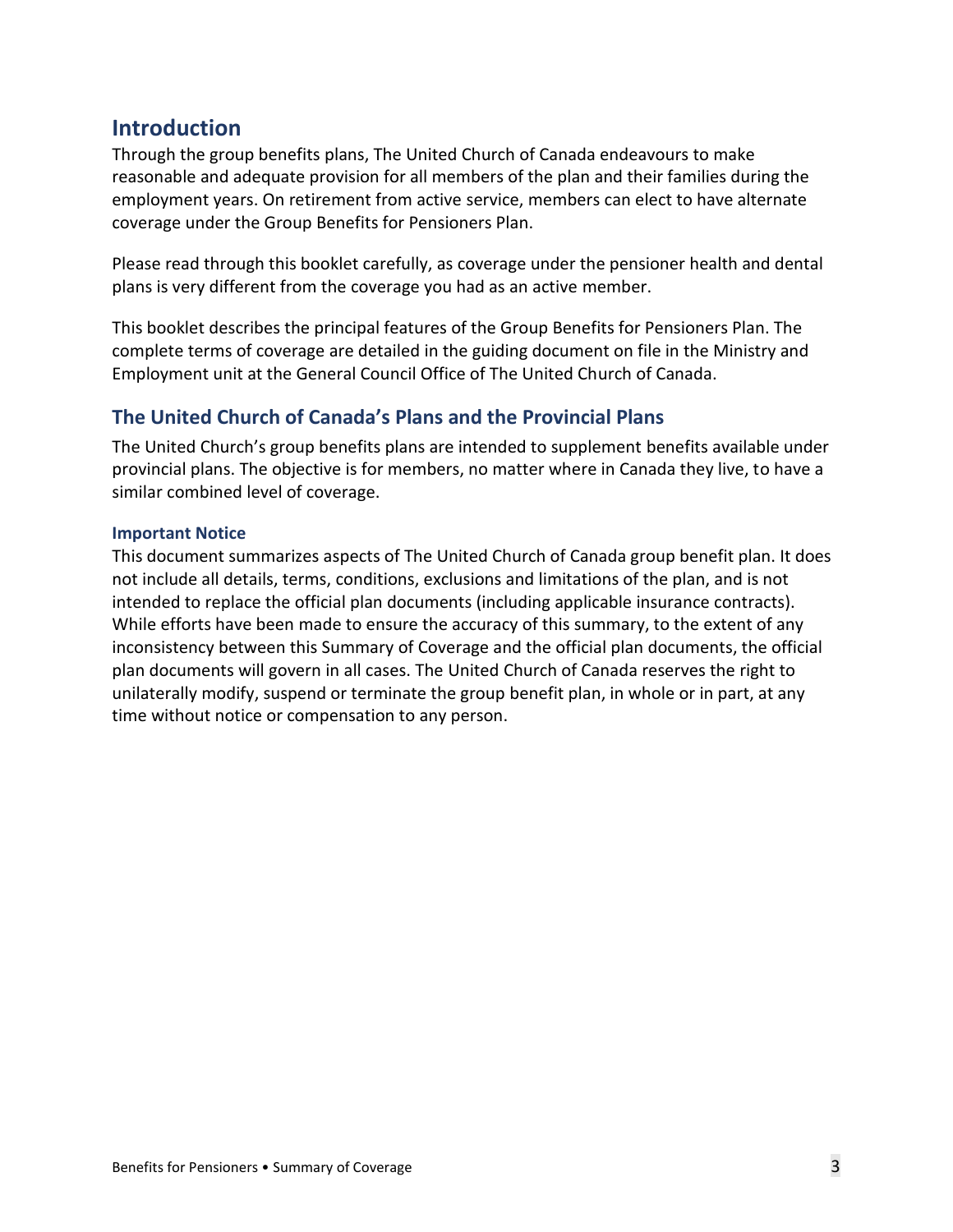# <span id="page-3-0"></span>**Contact Information**

For current rates, eligibility inquiries, or inquiries about the status of a claim other than health or dental, please contact:

United Church Benefits Centre Phone: toll-free 1-855-647-8222 E-mail: [Benefits@united-church.ca](mailto:Benefits@united-church.ca)

Please forward written inquiries and completed forms to:

The United Church of Canada Benefits Centre 3250 Bloor St. West, Suite 200 Toronto, ON M8X 2Y4

Please ensure you have your employee number ready when contacting the Benefits Centre.

For health and dental claims or coverage inquiries, please contact the Green Shield Customer Service Centre:

Green Shield Canada Phone: 1-888-711-1119 Website: [greenshield.ca](http://www.greenshield.ca/)

### <span id="page-3-1"></span>**GSC Everywhere**

In addition to Green Shield Canada's Customer Service Centre, self-service through the GSC website makes things quick, convenient, and easy. Register with GSC to

- view your Benefit Plan Booklet
- access your claims history, including a breakdown of how your claims were processed
- check your eligibility and coverage for health services or items to instantly find out what portion of a claim will be covered
- submit claims online (some claims can even be processed instantly if you are signed up for direct deposit)
- search for a drug to get information specific to your own coverage (or coverage for your family)
- search for GSC-vetted health providers in a particular location (within Canada) that will submit your claims for you
- arrange for claim payments to be deposited directly into your bank account
- print personalized claim forms and access your digital ID card
- print personal Explanation of Benefits statements for when you need to coordinate benefits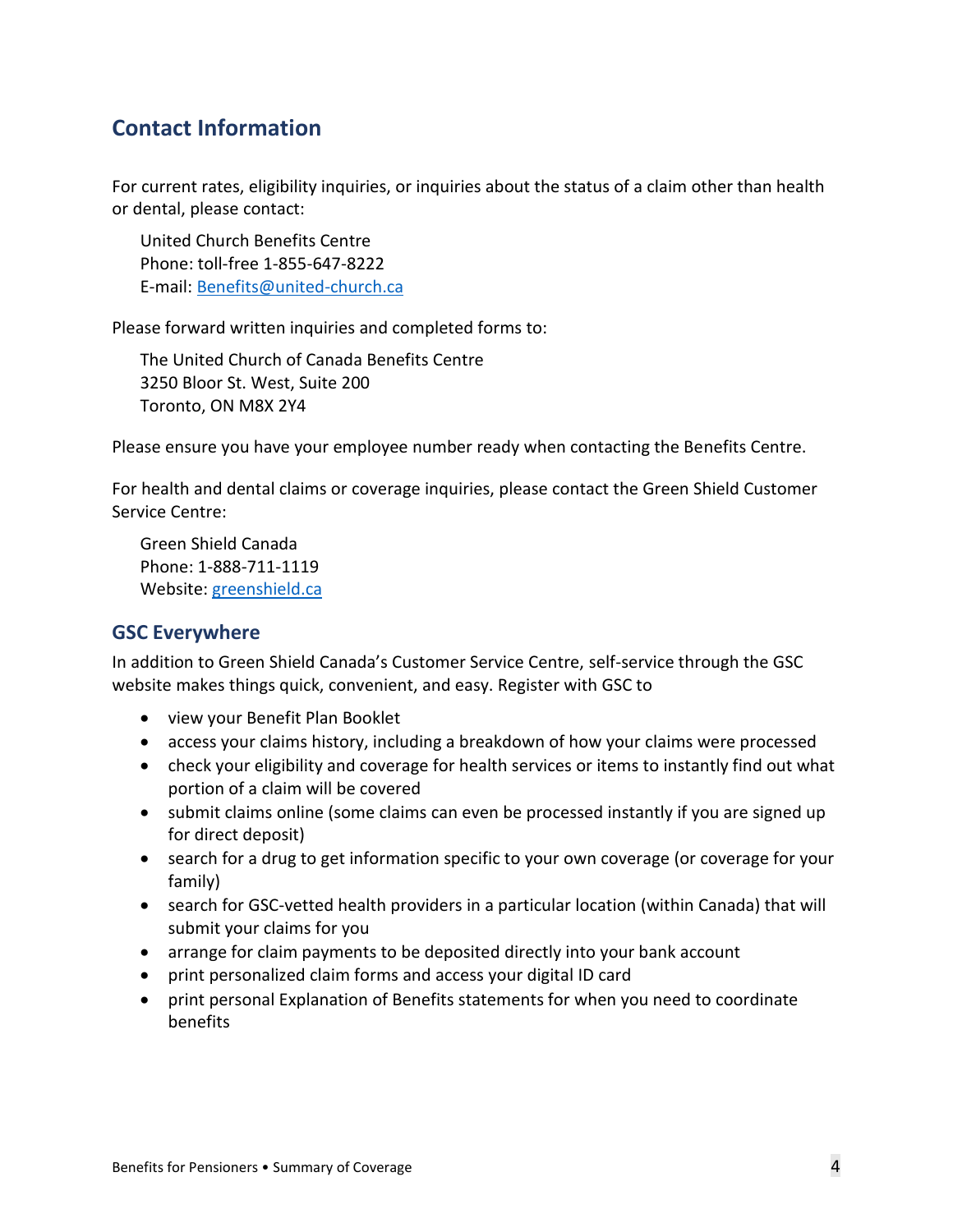# <span id="page-4-0"></span>**Eligibility and Enrolment**

### <span id="page-4-1"></span>**Life Insurance**

If you terminate service with The United Church of Canada at or after age 55, receive an immediate or deferred annual pension from the church, and had group insurance coverage at termination, you are eligible for Retiree Life Insurance. You pay no premium for this insurance coverage. The premium is paid by employers participating in the group benefits plans for active members, so it becomes a taxable benefit to you.

### <span id="page-4-2"></span>**Health and Dental Benefits**

If you terminate service with The United Church of Canada at or after age 55, receive an immediate or deferred annual pension from the church that is greater than 5% of the Government of Canada's Yearly Maximum Pensionable Earnings (YMPE), and had group insurance coverage at termination, you are eligible to participate in the Retiree Health and Dental Plan once your pension payments commence. Participation is optional.

When you apply for your pension, if eligible, you will have three choices: to enroll, to waive coverage, or to decline coverage. The difference between "waive" and "decline" is important. You may waive coverage if you have health and dental coverage under another employersponsored plan. If you lose coverage under the other plan, you may be able to join the United Church plan at that time. If you decline coverage, this decision is irrevocable and you will not be eligible to join the plan at a later date.

#### <span id="page-4-3"></span>**Eligible Family Members**

The following family members are eligible to be insured under this plan:

- Your legal spouse/partner by virtue of religious or civil ceremony, or common-law provision. A spouse ceases to be an eligible family member after one year of separation, or earlier in the case of a judicial decree or divorce. Exception: A new spouse/partner of a member who has coverage under the plan as a surviving spouse is not eligible for coverage.
- Your unmarried children under 18 years of age, or under age 25 if still in school full-time (age 26 in Quebec for drug coverage). Proof of student status is required.
- Your unmarried children if they are unemployable by reason of mental or physical handicap (that commenced while covered as an eligible child). Proof of incapacity is required.

#### <span id="page-4-4"></span>**Change in Status**

Once you are enrolled in the plan, you cannot adjust your coverage (from single to family or from family to single) unless you experience a qualifying life event:

- Gaining a spouse/partner (marriage or common law). Note: Not applicable to surviving spouses.
- Gaining a new eligible dependent child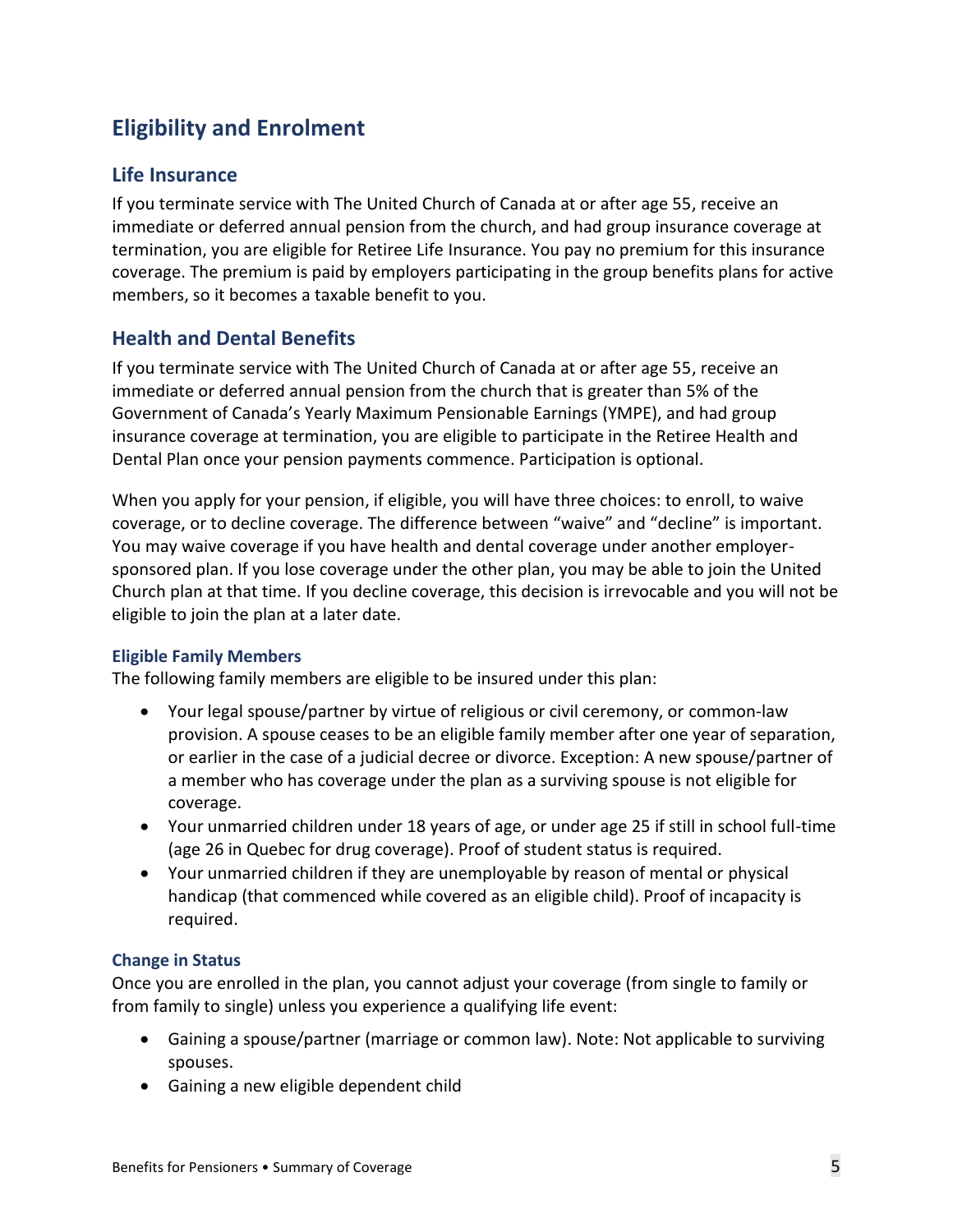- Loss of a spouse/partner
- Loss of a child or child becomes/is no longer eligible for coverage
- Divorce or separation for one year/disqualification of common-law spouse
- Spouse/partner acquires equivalent coverage under another employer-sponsored plan
- Loss of entitlement to coverage under another employer-sponsored plan

You must contact the United Church Benefits Centre to make changes to your coverage within 60 days of experiencing a change of status. Adjustments will be effective on the first day of the month following advice of the change.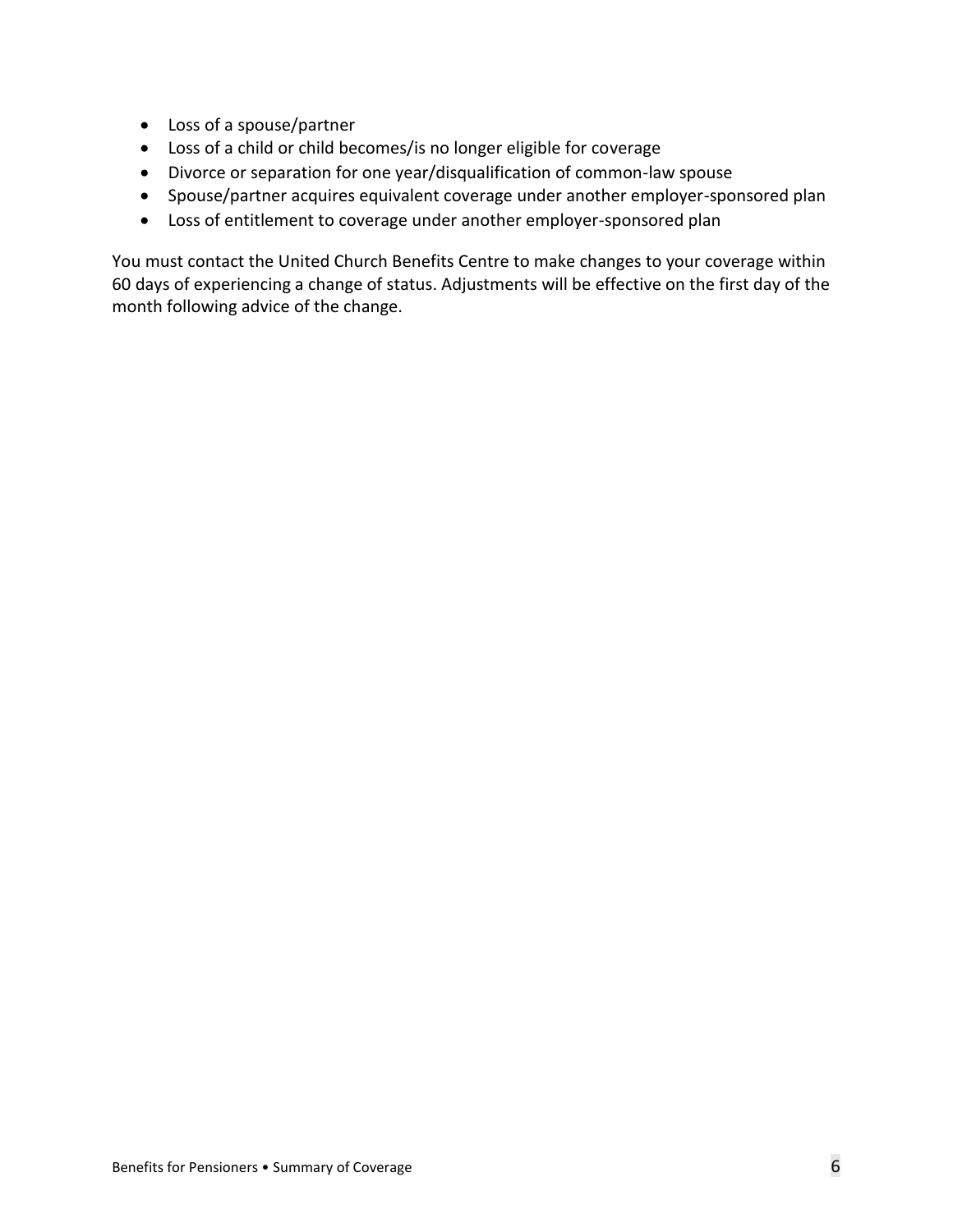# <span id="page-6-0"></span>**When Coverage Ends**

In all cases, failure to pay the insurance premium will cause your coverage to terminate.

Your coverage will end on the earliest of the following dates:

- The date your pension stops
- The date the plan ends
- The date you begin active duty in the armed forces of any country, state, or international organization

Your eligible family member's insurance will end on the earliest of the following dates:

- The date the plan ends
- The last day of your insurance
- The date the individual stops being an eligible family member (as defined) or eligible survivor, or dies
- The date the individual begins active duty in the armed forces of any country, state, or international organization
- The date you choose to end coverage for your eligible family members upon a change in status
- The earlier of one year after the date of separation or divorce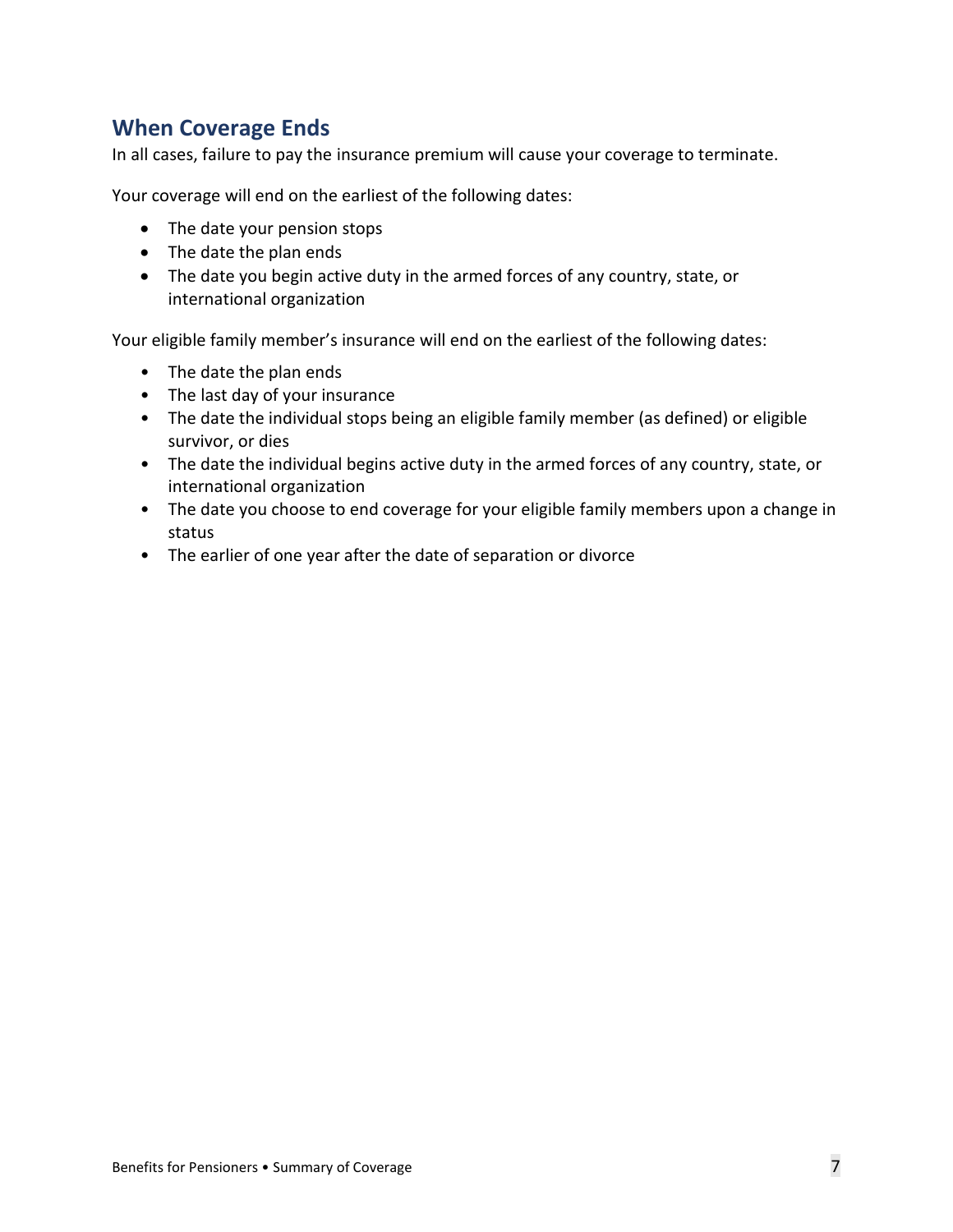# <span id="page-7-0"></span>**Summary of Benefits for Pensioners**

Health benefits are subject to "reasonable and customary" limits and deductibles. This is a summary of the benefits for pensioners only; the guiding document on file in the Ministry and Employment Unit at the General Council Office of The United Church of Canada serves as the final word for any discrepancy between this information booklet and the guiding document.

| <b>Benefit</b>     | <b>Details</b>                                                                                                                           | Coverage                                                                                | <b>Other Info</b>                                                                                                                                        |
|--------------------|------------------------------------------------------------------------------------------------------------------------------------------|-----------------------------------------------------------------------------------------|----------------------------------------------------------------------------------------------------------------------------------------------------------|
| Life<br>Insurance* | To claim: Obtain form from<br>the United Church Benefits<br>Centre. Claim cheques will<br>be sent directly to the<br>beneficiary/estate. | \$3,000                                                                                 | No coverage for eligible<br>family members.                                                                                                              |
| Health Care**      |                                                                                                                                          | \$3,000/person/<br>calendar year;<br>\$50,000 family<br>overall lifetime<br>maximum.*** | Deductible of \$150/<br>family/calendar year (does<br>not apply to drugs) + $$5$<br>per drug prescription.                                               |
| Dental Care**      | Reimbursement is based on<br>the current Fee Guide. For<br>provinces with no Fee<br>Guide, industry standards<br>are applied.            | \$3,000/person/<br>calendar year;<br>\$50,000 family<br>overall lifetime<br>maximum.*** | Deductible of \$150/<br>family/calendar year for<br>Classes 1 and 2 combined;<br>deductible of \$150/family/<br>calendar year for Class 3<br>expenses.** |

\**Please note:* Retired members who were insured for \$500 under the church's "paid-up" plan prior to July 1981 are also insured for \$2,500 of term life insurance for a total benefit amount of \$3,000.

*\*\*Health and Dental Care Coinsurance:* Refer to tables on pp. 9-12 for health care reimbursements. Refer to tables on pp. 13–17 for dental care reimbursements.

\*\*\*Once the lifetime maximum is reached, you will be reimbursed for expenses up to \$2,000 per calendar year. Members may request full reinstatement of the lifetime maximum provided evidence of good health is obtained from a physician. Please contact the United Church Benefits Centre at 1-855-647-8222 or e-mai[l Benefits@united-church.ca](mailto:Benefits@united-church.ca) for further information.

Predetermination of Benefits: If planned medical or dental treatment will exceed \$300, it is strongly recommended that the proposed course of treatment be forwarded to Green Shield for determination of coverage before starting the treatment. Green Shield will notify you about exactly how much of your expense will be reimbursed under the plan.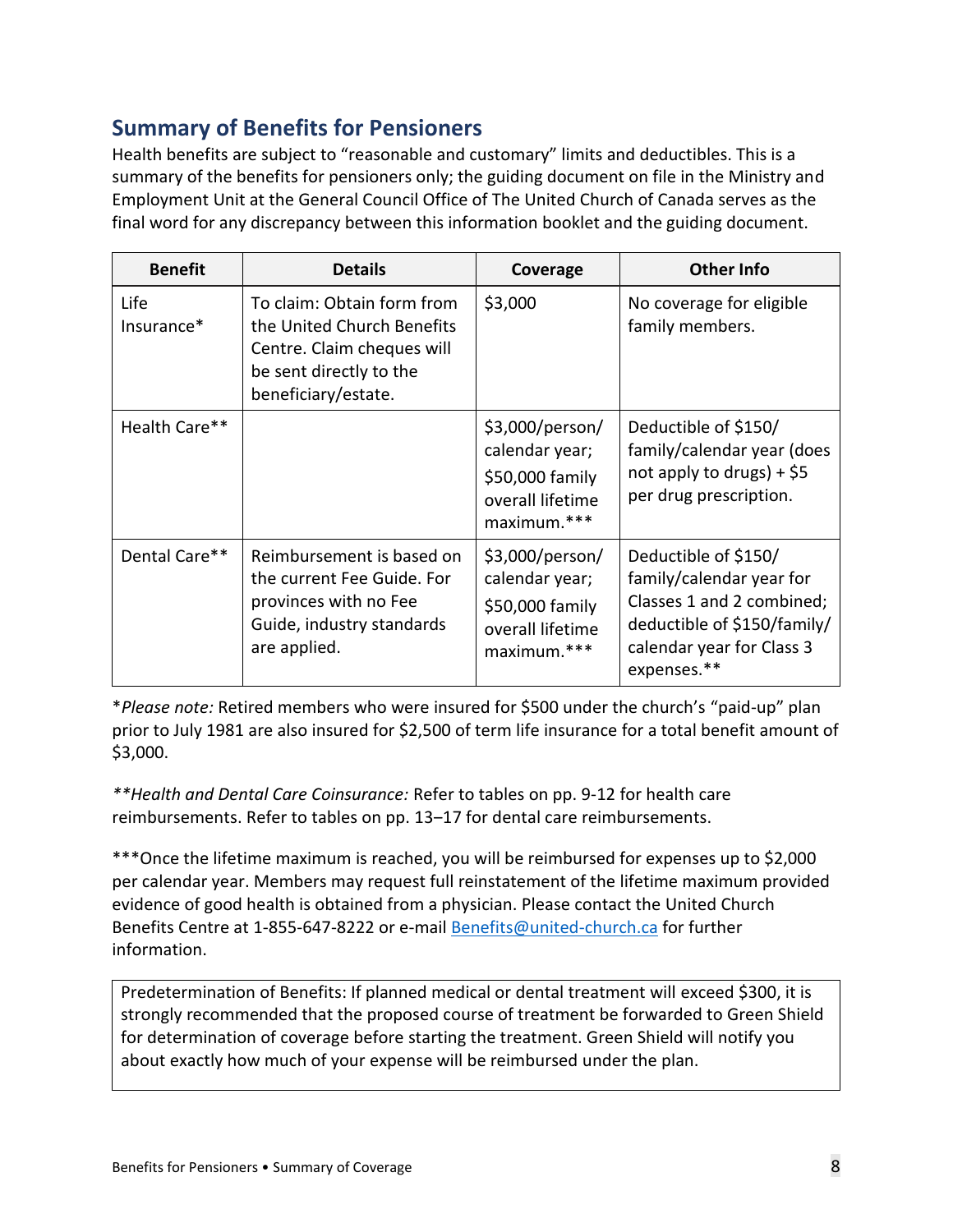# <span id="page-8-0"></span>**Health Benefits**

Health benefits are subject to "reasonable and customary" limits and deductibles. The deductibles are \$150 per family per calendar year and a \$5 per prescription deductible.

| <b>Benefit</b>                                                                                                        | <b>Details</b>                                                                                                                                                                                                                                                     | Coverage          | <b>Other Info</b>                                                                                  |
|-----------------------------------------------------------------------------------------------------------------------|--------------------------------------------------------------------------------------------------------------------------------------------------------------------------------------------------------------------------------------------------------------------|-------------------|----------------------------------------------------------------------------------------------------|
| <b>Ambulance Service</b><br>within Province of<br>Residence                                                           | Ground, air, or rail<br>transportation from place of<br>injury to first treating<br>hospital or from the hospital<br>to another hospital.                                                                                                                          | 80%<br>coverage.  |                                                                                                    |
| Artificial Limbs, Eyes                                                                                                |                                                                                                                                                                                                                                                                    | 80%<br>coverage.  | Doctor's letter<br>required.                                                                       |
| Braces, Casts,<br>Crutches, Splints, and<br><b>Trusses</b>                                                            | For back, neck, arm, or leg.                                                                                                                                                                                                                                       | 80%<br>coverage.  | Doctor's letter<br>required.                                                                       |
| <b>Breast Prosthesis</b>                                                                                              | Non-cosmetic purposes,<br>following a mastectomy.                                                                                                                                                                                                                  | 80%<br>coverage.  | Doctor's letter<br>required.                                                                       |
| Compression<br>Stockings                                                                                              | 2 pairs per individual per<br>calendar year.                                                                                                                                                                                                                       | 80%<br>coverage.  | Doctor's letter<br>required.<br>Subject to Green<br>Shield's approval,<br>based on<br>compression. |
| Dental Work                                                                                                           | Performed by a dentist for<br>prompt repair of sound<br>natural teeth as a result of<br>accidental injury external to<br>the mouth. Treatment must<br>commence within 30 days<br>from date of accident and be<br>completed within 6 months<br>of date of accident. | 80%<br>coverage.  |                                                                                                    |
| <b>Diabetic Supplies</b>                                                                                              | Examples include<br>glucometer and lancets.                                                                                                                                                                                                                        | 80%<br>coverage.  | May require a<br>doctor's letter.                                                                  |
| Drugs: Only drugs<br>that legally require a<br>prescription and have<br>a Drug Identification<br>Number (DIN) will be | See Making a Claim (p. 18)<br>re. using the ID Card.<br>For bulk purchases, only a<br>100-day supply of any drug<br>will be covered at a time.                                                                                                                     | 80%<br>coverage.* | Doctor's letter is<br>required to state that<br>a brand name drug is<br>medically necessary        |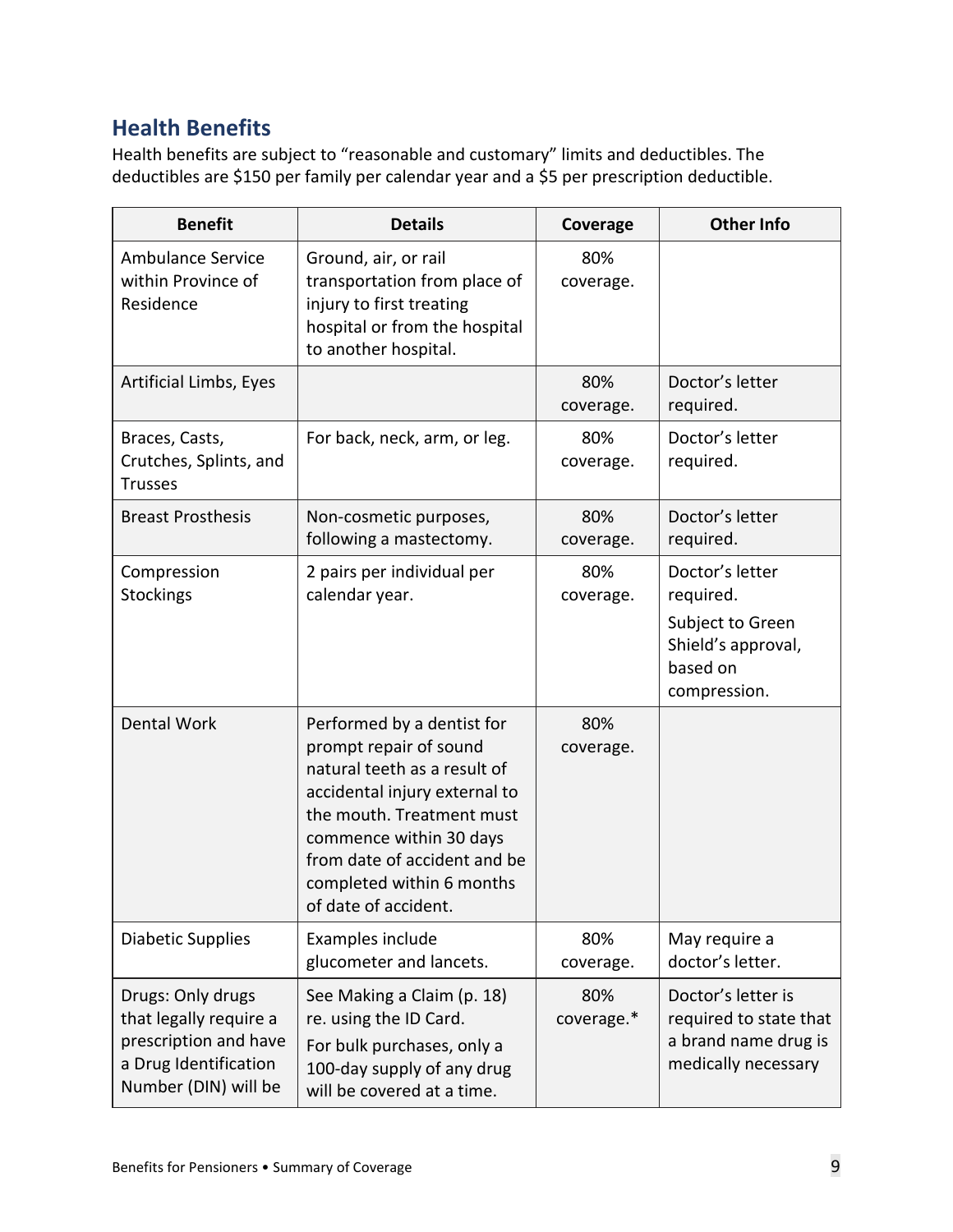| considered for |  | when generic is |
|----------------|--|-----------------|
| reimbursement  |  | available.      |

\*If a brand-name drug is prescribed when there is a generic (lower-cost) equivalent available, only the cost of the generic equivalent will be covered (at 80%), unless your doctor specifies that the brand-name drug is required.

| <b>Benefit</b>                      | <b>Details</b>                                                                                                                                                                                    | Coverage          | <b>Other Info</b>                                                                                                                                        |
|-------------------------------------|---------------------------------------------------------------------------------------------------------------------------------------------------------------------------------------------------|-------------------|----------------------------------------------------------------------------------------------------------------------------------------------------------|
| Drugs: Over-the-<br>counter (OTCs)  | To be considered for<br>reimbursement, OTCs must be<br>prescribed by your doctor for<br>the treatment of a chronic and<br>life-threatening condition and<br>must be dispensed by a<br>pharmacist. | 80%<br>coverage.* | Doctor's letter<br>required.                                                                                                                             |
| <b>Durable Medical</b><br>Equipment | Such as wheelchairs, walkers,<br>etc.<br>Predetermination of benefits<br>recommended.**                                                                                                           | 80%<br>coverage.  | Doctor's letter<br>required.<br>For short-term use,<br>only rental for<br>equipment is<br>covered.<br>Repair may be<br>preferred when cost<br>efficient. |
| <b>Fertility Drugs</b>              |                                                                                                                                                                                                   | 80%<br>coverage.  | Lifetime maximum of<br>\$3,500 per<br>individual.                                                                                                        |
| <b>Hearing Aids</b>                 | Cost, installation, and repair<br>for one standard device per<br>ear per 36 consecutive<br>months.                                                                                                | 80%<br>coverage.  | Audiologist's or<br>doctor's letter<br>required. Charges for<br>ear moulds are not<br>covered.                                                           |
| <b>Hospital Coverage</b>            | There is no coverage for semi-<br>private or private hospital.                                                                                                                                    |                   |                                                                                                                                                          |
| Nursing Services: In-<br>home       | Services of a Registered Nurse<br>or Nursing Assistant only.                                                                                                                                      | 80%<br>coverage.  | Doctor's letter<br>required.<br>Homemaker services<br>are not covered;<br>nurse must not<br>ordinarily reside in<br>plan member's home                   |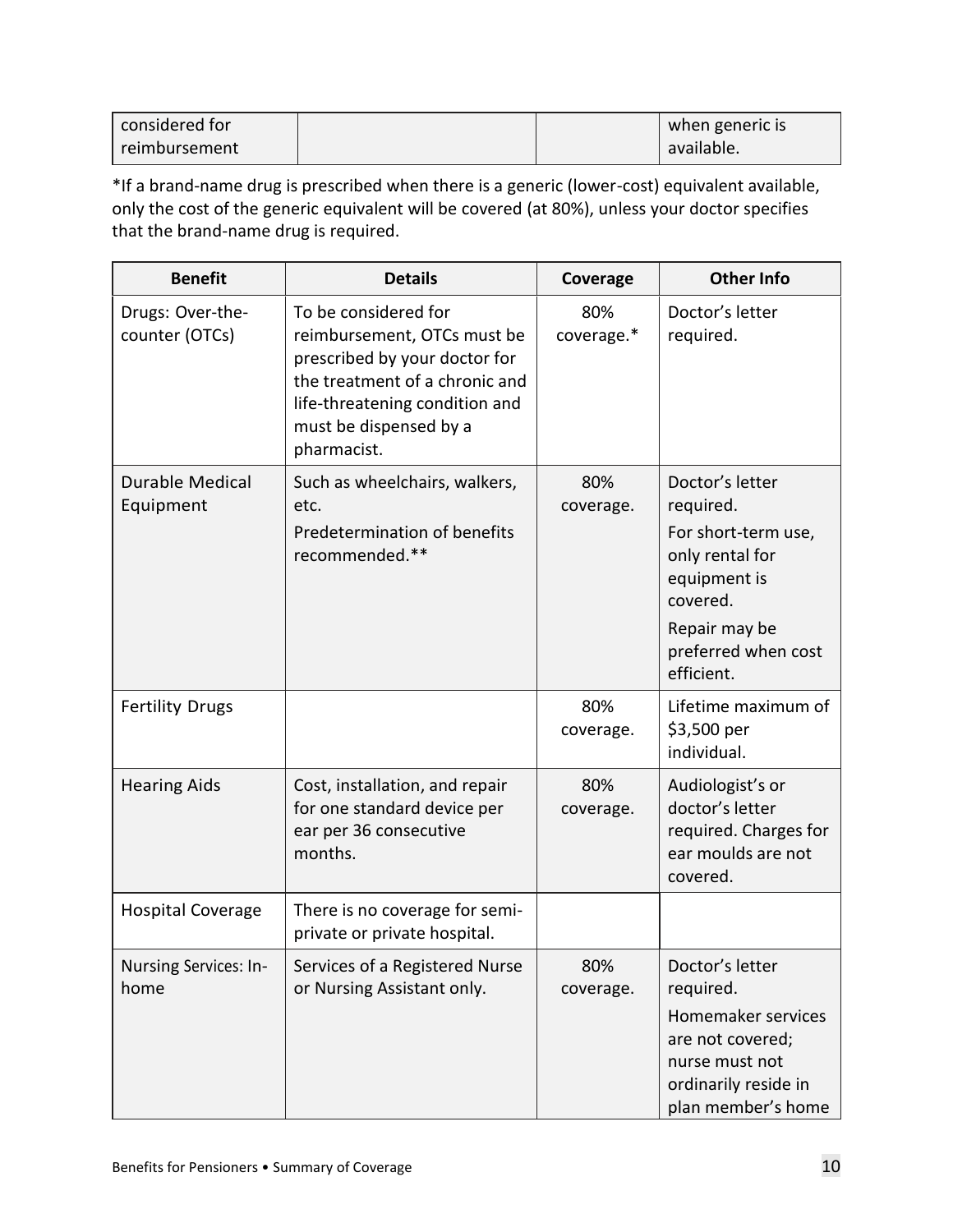|                                   |                            |                                                                  | or be related to the<br>member.                                    |
|-----------------------------------|----------------------------|------------------------------------------------------------------|--------------------------------------------------------------------|
| Orthopaedic Shoes,<br>Custom-Made | 2 pairs per calendar year. | 50%<br>coverage.                                                 | Doctor's letter<br>required.                                       |
| Orthotics, Custom-<br>Made        |                            | 50%<br>coverage;<br>\$250 per<br>person per<br>calendar<br>year. | Doctor's,<br>chiropodist's, or<br>podiatrist's letter<br>required. |

\*\***Predetermination of Benefits:** If planned treatment will exceed \$300, it is strongly recommended that the proposed course of treatment be forwarded to Green Shield for determination of coverage before starting the treatment. Green Shield will notify you about exactly how much of your expense will be covered under the plan.

| <b>Benefit</b>                                          | <b>Details</b>                                                                                                                                      | Coverage                                                                                                                                                                 | <b>Other Info</b>                                                                                                                                                                                                                             |
|---------------------------------------------------------|-----------------------------------------------------------------------------------------------------------------------------------------------------|--------------------------------------------------------------------------------------------------------------------------------------------------------------------------|-----------------------------------------------------------------------------------------------------------------------------------------------------------------------------------------------------------------------------------------------|
| Out-of-Province<br>Emergency<br>Treatment               | Inside Canada only.<br>No out-of-country<br>emergency medical<br>coverage.                                                                          | 80% coverage; up to<br>\$162 per day for<br>hospital<br>confinement.***                                                                                                  | No coverage for semi-<br>private or private<br>hospital<br>accommodation.                                                                                                                                                                     |
| Out-Patient<br><b>Hospital Services</b><br>and Supplies | Some charges from<br>the hospital for<br>examination or<br>operating room; drugs,<br>dressings, or casts;<br>anaesthesia used<br>during procedures. | 80% coverage.                                                                                                                                                            |                                                                                                                                                                                                                                               |
| Paramedical<br>Practitioners                            | Practitioners must be<br>duly qualified,<br>licensed, and acting<br>within the scope of<br>their licence.                                           | For physiotherapists<br>up to \$25.00 per<br>visit; otherwise up<br>to \$13.00 for other<br>covered<br>practitioners. \$45.50<br>per disability for<br>diagnostic X-ray. | Doctor's letter not<br>required for<br>osteopaths,<br>podiatrists/<br>chiropodists,<br>chiropractors,<br>naturopaths.<br>Doctor's letter<br>required annually for<br>speech, massage,<br>acupuncture<br>therapists, or physio-<br>therapists. |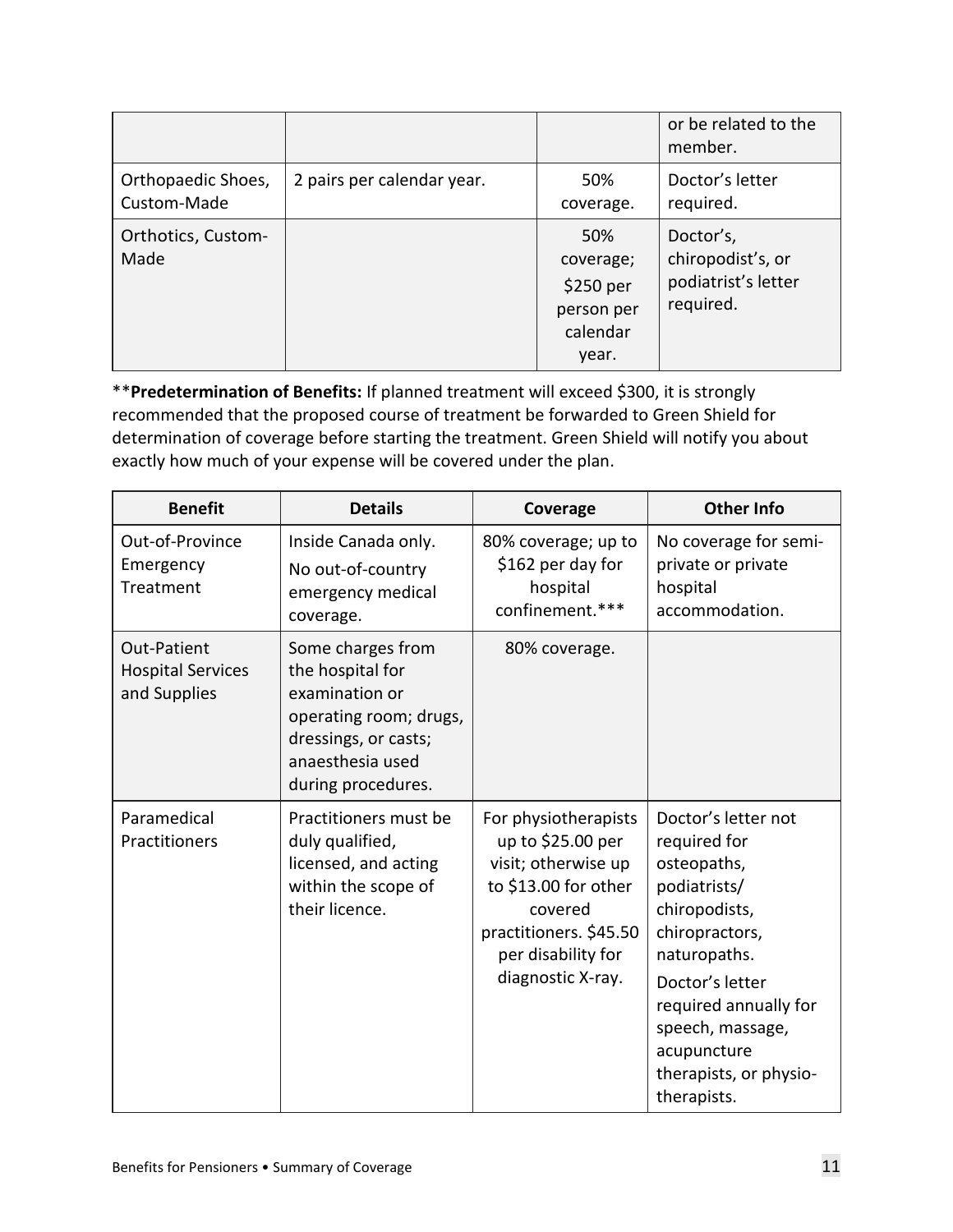| Post-Mastectomy          | 3 per individual per                                                                   | 80% coverage. | Doctor's letter              |
|--------------------------|----------------------------------------------------------------------------------------|---------------|------------------------------|
| <b>Bras</b>              | calendar year.                                                                         |               | required.                    |
| <b>Smoking Cessation</b> | Lifetime maximum                                                                       | 80% coverage. | Doctor's letter              |
| Aids                     | \$500 per person.                                                                      |               | required.                    |
| Wigs and<br>Hairpieces   | Necessitated because<br>of hair loss caused by a<br>medical condition or<br>treatment. | 80% coverage. | Doctor's letter<br>required. |

\*\*\*Includes charges by a medical practitioner or specialist in excess of the amount allowed under the plan of your normal province of residence, provided such charges are reasonable in the area in which they were incurred.

### <span id="page-11-0"></span>**Not Covered (in addition to exclusions noted above)**

- Charges that would not have been made if no insurance existed.
- Charges that are otherwise provided or paid for by any government.
- Charges that are not recommended or approved by the attending physician or that are experimental or that are unreasonable.
- Charges for care, treatment services, or supplies as a result of any group or employersponsored treatment, inoculation, or examination.
- Charges for eye examination or eyeglasses.
- Nursing or convalescent home charges.
- Preferred hospital accommodation.
- Charges for incontinence supplies (catheters are covered).
- Charges for batteries for durable medical equipment or hearing aids.
- Charges for lab tests and blood tests.
- No benefits are payable to the extent that the provision of such benefits is prohibited by law.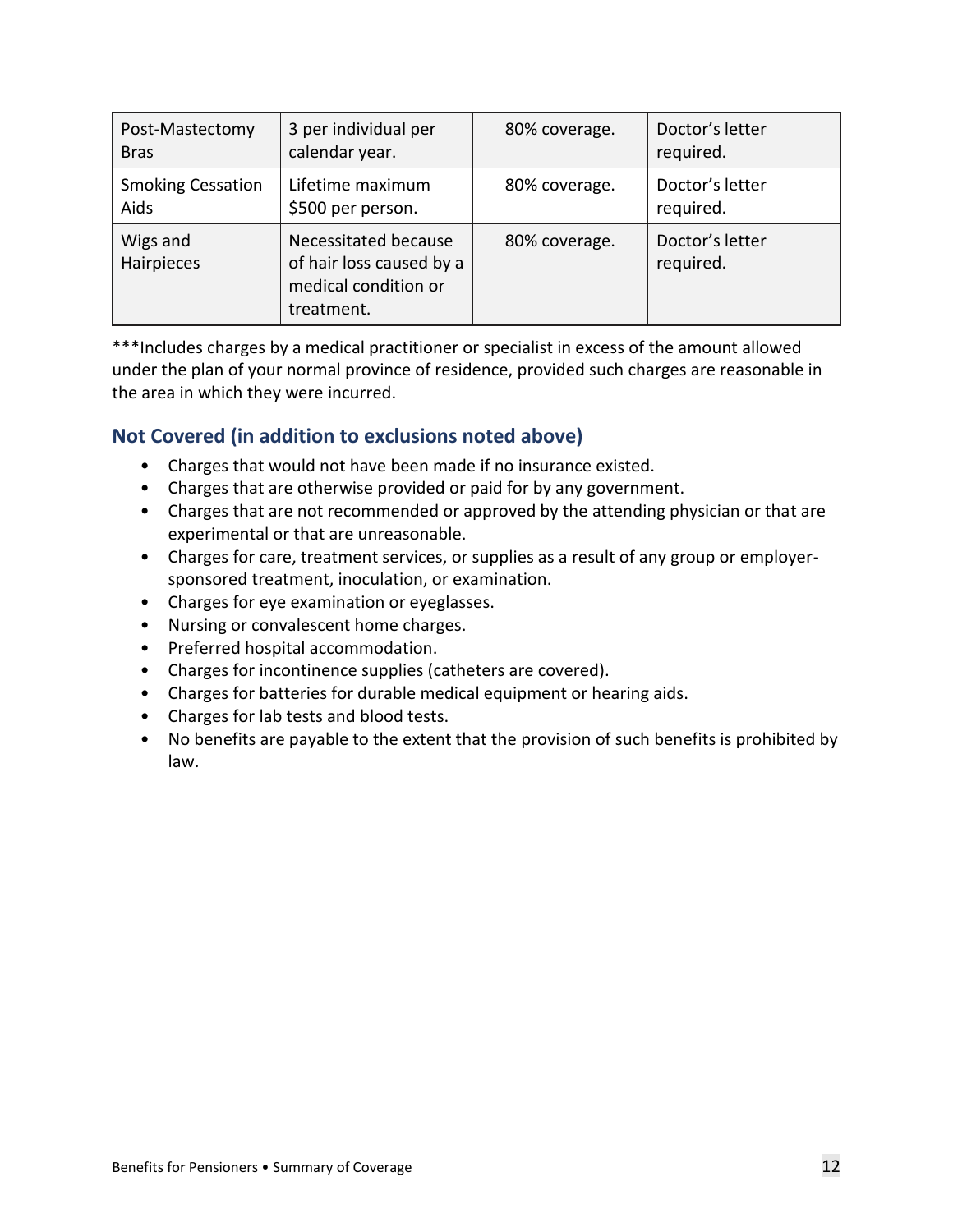# <span id="page-12-0"></span>**Dental Coverage**

Dental benefits are subject to "reasonable and customary limits" and deductibles. This is a summary of the benefits for pensioners only; the guiding document on file in the Ministry and Employment unit at the General Council Office of The United Church of Canada serves as the final word for any discrepancy between this information booklet and the guiding document.

### <span id="page-12-1"></span>**Predetermination of Benefits**

If planned treatment will exceed \$300, it is strongly recommended that the proposed course of treatment be forwarded to Green Shield for determination of coverage before starting the treatment. Green Shield will notify you about exactly how much of your expense will be reimbursed under the plan.

| <b>Benefit</b> | <b>Details</b>                                                                                                                   | Coverage                                 | <b>Other Info</b>                                                                                                                                          |
|----------------|----------------------------------------------------------------------------------------------------------------------------------|------------------------------------------|------------------------------------------------------------------------------------------------------------------------------------------------------------|
| Dental Care*   | Reimbursement is<br>based on the current<br>Fee Guide. For<br>provinces with no Fee<br>Guide, industry<br>standards are applied. | \$3,000 per person<br>per calendar year. | Deductible of<br>\$150/family/ calendar<br>year for Classes 1 and 2<br>combined; deductible of<br>\$150/family/calendar<br>year for Class 3<br>expenses.** |

\**Dental Care Coinsurance:* Reimbursement of 80% for Class 1 and Class 2 eligible expenses; 50% reimbursement for eligible Class 3.

<span id="page-12-2"></span>\*\**Please note:* For any crown or bridge work performed by your dentist, Green Shield reserves the right to apply an alternate benefit provision, and may only reimburse the expense up to the cost of another treatment that would have been appropriate (i.e., a surface restoration).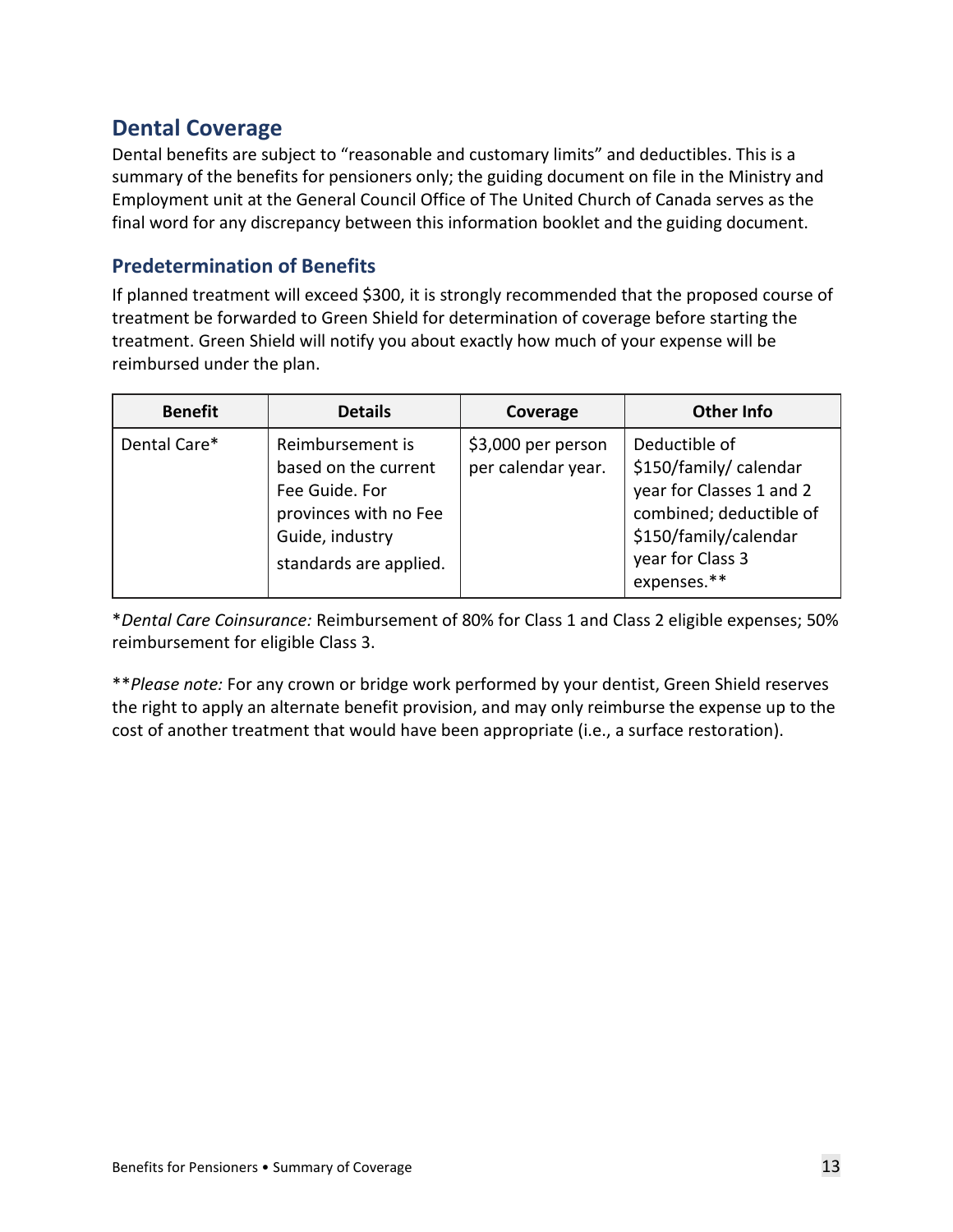## **Class 1: Preventive**

The following are subject to the deductible and "reasonable and customary" limits:

| <b>Benefit</b>                     | <b>Details</b>                                                                                                | Coverage      | <b>Other Info</b>                |
|------------------------------------|---------------------------------------------------------------------------------------------------------------|---------------|----------------------------------|
| Complete Oral<br>Examination       | More comprehensive than a<br>recall exam:<br>1 complete dental examination                                    | 80% coverage. |                                  |
|                                    | per person in 24 consecutive<br>months.                                                                       |               |                                  |
| Oral Exam                          | Oral exam and diagnosis limited<br>to 1 per person in 9 consecutive<br>months.                                | 80% coverage. |                                  |
| Cleaning of Teeth                  | 1 unit of time in 9 consecutive<br>months.                                                                    | 80% coverage. | 1 unit of time $=$<br>15 minutes |
| <b>Periodontal Scaling</b>         | Includes root planing and<br>equilibration; limited to 6 units<br>of time per calendar year.                  | 80% coverage. | 1 unit of time $=$<br>15 minutes |
| <b>Fluoride Treatment</b>          | Topical application of sodium or<br>stannous fluoride; for<br>individuals under 18 only, every<br>9 months.   | 80% coverage. |                                  |
| Dental X-Rays                      | Bite wings once every 9<br>consecutive months; full mouth<br>once every 12 consecutive<br>months.             | 80% coverage. |                                  |
| Oral Hygiene<br>Instruction        | Once every 9 months.                                                                                          | 80% coverage. |                                  |
| <b>Pit and Fissure</b><br>Sealants | On permanent molars and<br>bicuspids for individuals under<br>18 only; once per tooth in a 3-<br>year period. | 80% coverage. |                                  |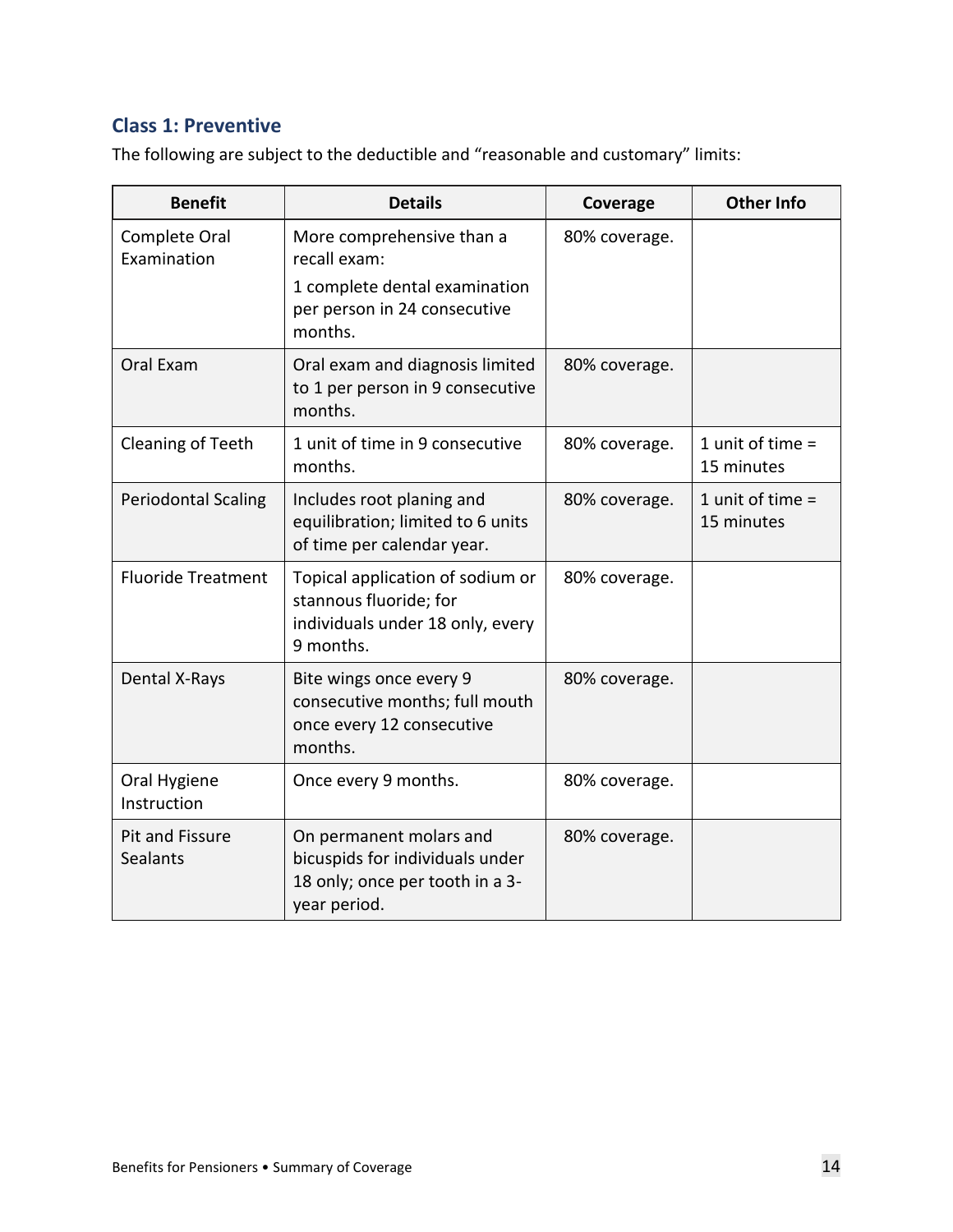### <span id="page-14-0"></span>**Class 2: Basic**

| <b>Benefit</b>                                            | <b>Details</b>                                                                                                                                    | Coverage      | <b>Other Info</b>                                                                                                                          |
|-----------------------------------------------------------|---------------------------------------------------------------------------------------------------------------------------------------------------|---------------|--------------------------------------------------------------------------------------------------------------------------------------------|
| Anaesthetics                                              | Administered in connection<br>with oral surgery or other<br>covered dental procedures.                                                            | 80% coverage. |                                                                                                                                            |
| Appliances                                                | Splints, bite plates, etc. used<br>to correct vertical<br>dimension, temporo-<br>mandibular joint<br>dysfunction (TMJ), or<br>bruxism (grinding). | 80% coverage. | Excluded: athletic<br>appliances (mouth<br>guards); orthodontia<br>(braces).                                                               |
| Dentures                                                  | Repair, rebasing, and<br>relining.                                                                                                                | 80% coverage. |                                                                                                                                            |
| Endodontic<br>Treatment                                   | Including root canal<br>therapy.                                                                                                                  | 80% coverage. |                                                                                                                                            |
| <b>Extractions and Oral</b><br>Surgery                    | Including excision of<br>impacted teeth.                                                                                                          | 80% coverage. |                                                                                                                                            |
| <b>Fillings</b>                                           | Including white fillings on<br>front teeth.                                                                                                       | 80% coverage. |                                                                                                                                            |
| Injections                                                | Antibiotic drugs<br>administered by a dentist.                                                                                                    | 80% coverage. |                                                                                                                                            |
| <b>Space Maintainers</b><br>and Stainless Steel<br>Crowns |                                                                                                                                                   | 80% coverage. | For individuals under<br>18 years; only when a<br>deciduous tooth<br>cannot be restored<br>using normal<br>restorative dental<br>material. |
| Periodontal<br>Treatment                                  | Periodontal and other<br>diseases of the gums and<br>tissues of the mouth.                                                                        | 80% coverage. |                                                                                                                                            |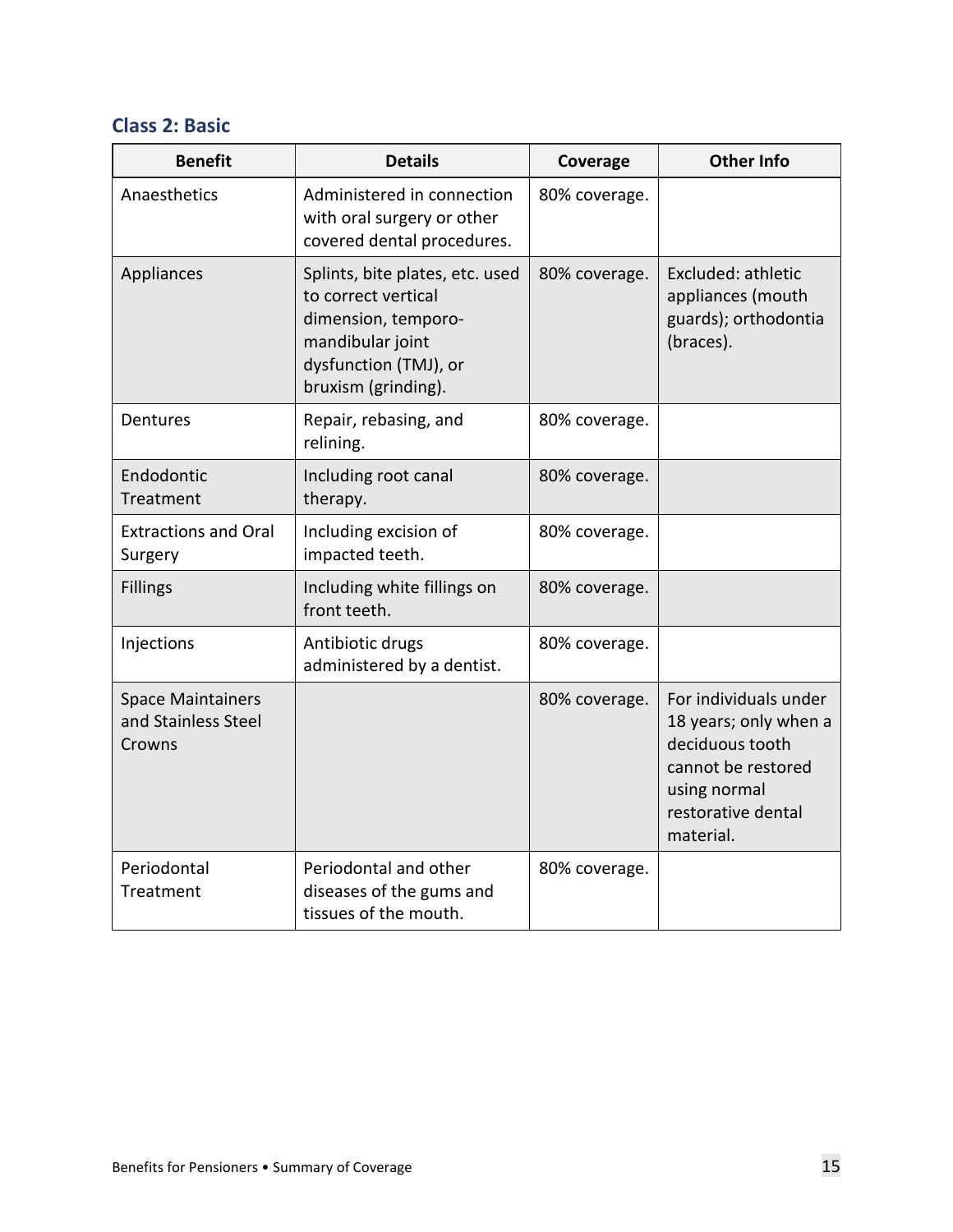## <span id="page-15-0"></span>**Class 3: Major**

It is recommended that you request a **predetermination of benefits**\* from Green Shield prior to proceeding with this class of expenses.

| <b>Benefit</b>                                                                                                       | <b>Details</b>                                                                                                                                    | Coverage         | <b>Other Info</b>                                                                                                                                                          |
|----------------------------------------------------------------------------------------------------------------------|---------------------------------------------------------------------------------------------------------------------------------------------------|------------------|----------------------------------------------------------------------------------------------------------------------------------------------------------------------------|
| Crowns, Onlays, Gold<br>Fillings, and Initial<br><b>Installation of Fixed</b><br><b>Bridgework</b>                   | Includes crowns and<br>onlays to form<br>abutments; to replace<br>one or more natural<br>teeth.                                                   | 50%<br>coverage. | Only covered when<br>procedures are used to<br>restore natural teeth to<br>normal function when this<br>cannot be done with<br>fillings.                                   |
| Repair or<br>Recementing of<br>Crowns, Onlays, or<br>Bridgework                                                      |                                                                                                                                                   | 50%<br>coverage. |                                                                                                                                                                            |
| Replacement of<br>Crowns, Onlays, or<br>Bridgework                                                                   | Only if the existing<br>restoration is no longer<br>serviceable.                                                                                  | 50%<br>coverage. | If a tooth can be restored<br>with silver amalgam,<br>silicate, or synthetic<br>restorations, benefits are<br>based on this cost.                                          |
| Dentures: Initial<br><b>Installation of Partial</b><br>or Full Removable<br>Dentures                                 | To replace one or more<br>natural teeth;<br>adjustments may also be<br>covered.                                                                   | 50%<br>coverage. | Separate adjustment<br>charges included only if<br>incurred more than 3<br>months after initial<br>installation.<br>Personalization or<br>characterization not<br>covered. |
| Dentures:<br>Replacement of<br><b>Existing Partial or Full</b><br>Removable<br>Denture or Fixed<br><b>Bridgework</b> | Existing denture or<br>bridgework installed at<br>least 5 years prior and<br>the existing denture or<br>bridgework cannot be<br>made serviceable. | 50%<br>coverage. | Replacement of temporary<br>bridgework or denture<br>within 3 months of<br>temporary denture<br>installation.                                                              |
| Addition of Teeth to<br><b>Existing Denture or</b><br><b>Bridgework</b>                                              | To replace natural teeth<br>extracted after existing<br>denture or bridgework<br>was installed.                                                   | 50%<br>coverage. | <b>Contact Green Shield for</b><br>additional eligibility<br>requirements, e.g.,<br>bridge/denture must be 5<br>years old.                                                 |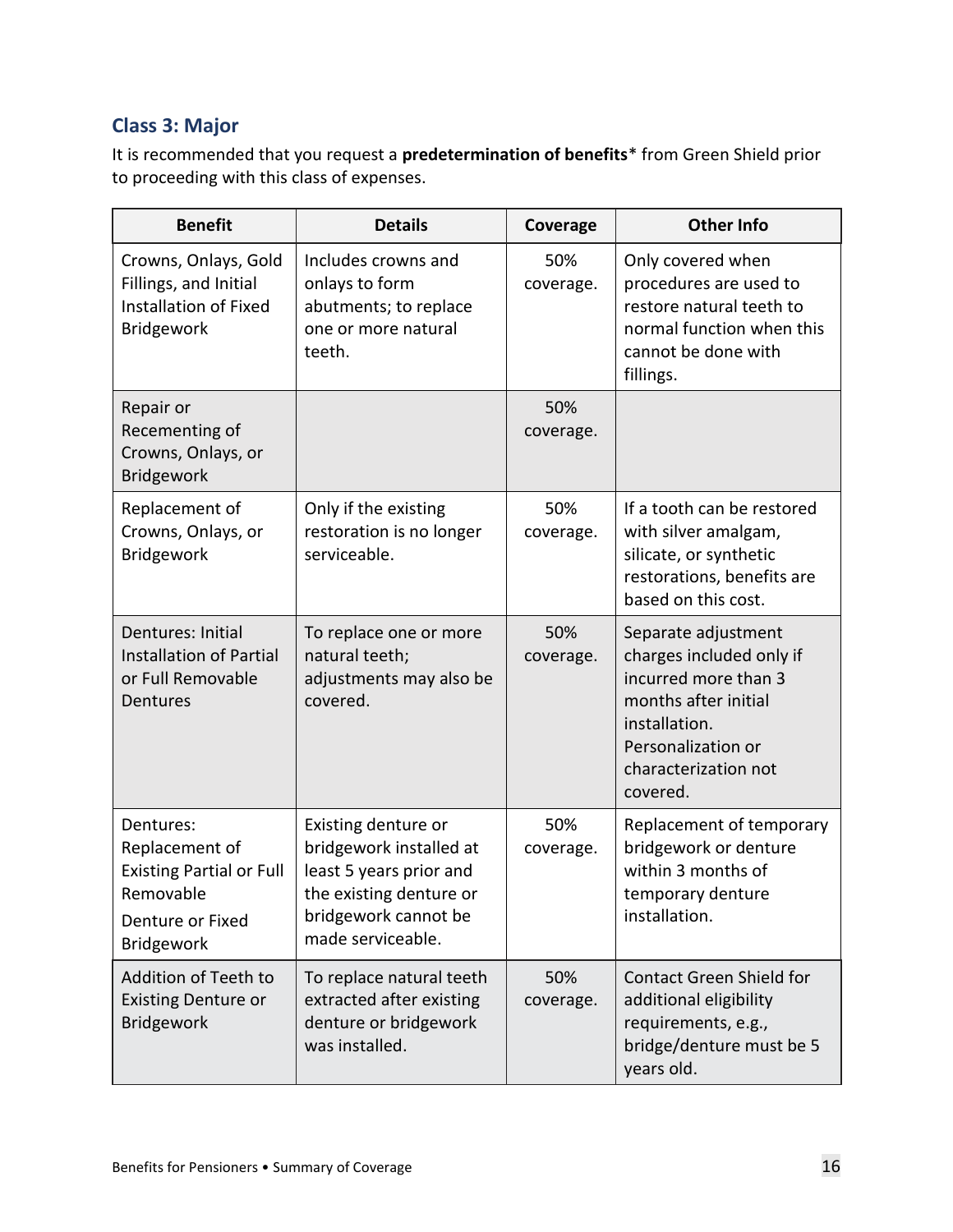| Implants | For an implant related<br>crown or prosthesis, the<br>benefit paid is the same<br>as for a tooth supported<br>crown, or non-implant<br>related prosthesis<br>respectively, taking into<br>account limitations that<br>would have been applied<br>if there had been no | 50%<br>coverage. |  |
|----------|-----------------------------------------------------------------------------------------------------------------------------------------------------------------------------------------------------------------------------------------------------------------------|------------------|--|
|          | implant.                                                                                                                                                                                                                                                              |                  |  |

\***Predetermination of Benefits:** If planned treatment will exceed \$300, it is strongly recommended that the proposed course of treatment be forwarded to Green Shield for determination of coverage before starting the treatment. Green Shield will notify you about exactly how much of your expense will be reimbursed under the plan.

*Note:* All prosthetic devices must be installed or delivered within 90 days after termination of coverage.

#### **Not Covered (in addition to exclusions noted above)**

- Charges that would not have been made if no insurance existed.
- Charges that are otherwise provided or paid for by any government or other employersponsored plan.
- Services and supplies rendered for a full mouth reconstruction, for a vertical dimension correction, or for diagnosis or correction of temporomandibular joint dysfunction (except those noted above).
- Any hospital charges in connection with injury or disease of a dental nature.
- Prosthetic devices (including bridges and crowns) ordered while the individual was insured, but installed or delivered more than 90 days after termination of coverage.
- Replacement of lost or stolen prosthetic devices.
- Services and supplies that are partially or wholly cosmetic in nature, except covered expenses necessary for repair of accidental injury.
- Charges for completion of forms.
- Charges for appointments broken without notice. Please be aware of your dentist's office policy.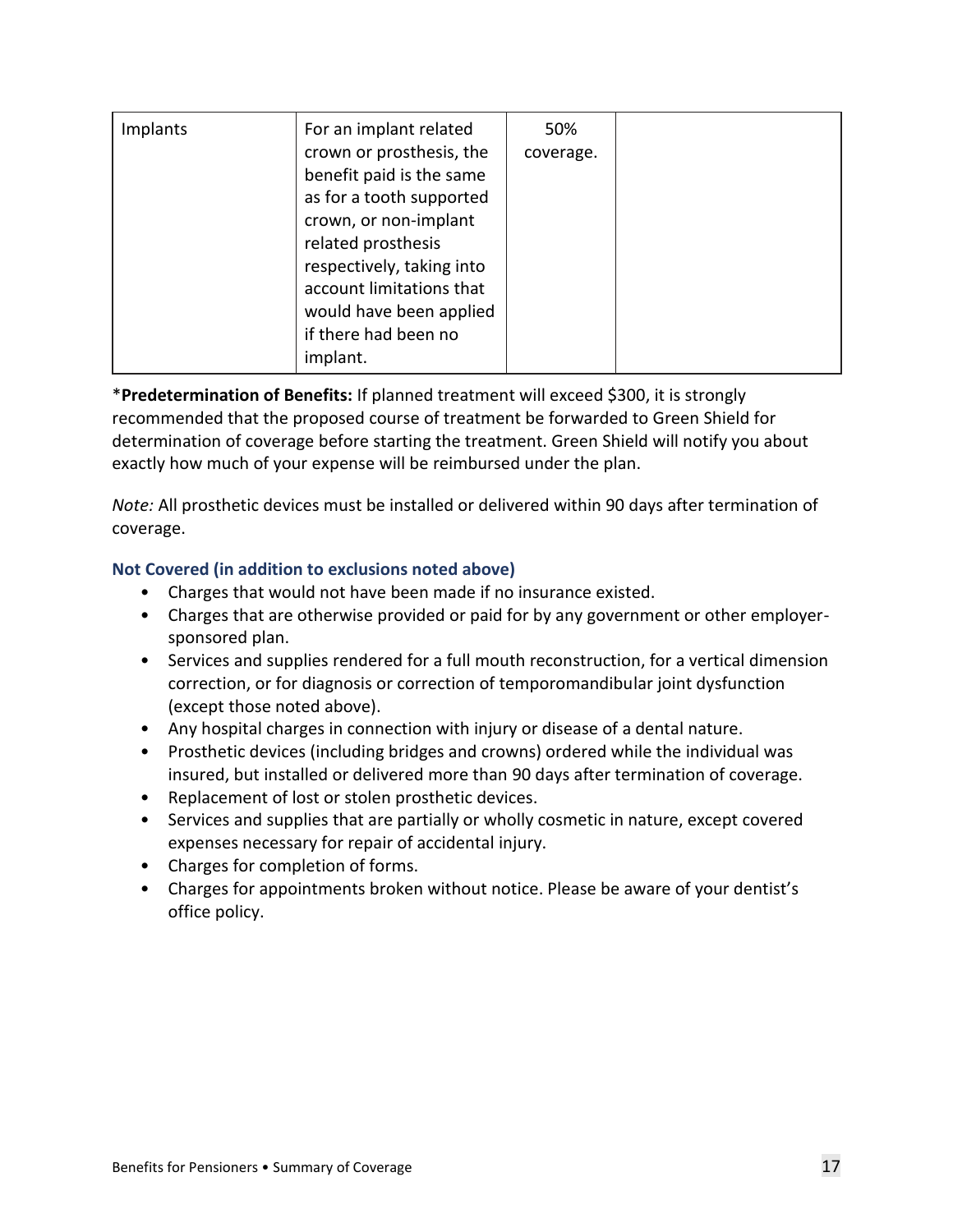# <span id="page-17-0"></span>**Making a Claim**

### <span id="page-17-1"></span>**Life Insurance Claim**

Obtain a life insurance claim form by contacting the United Church Benefits Centre. Claim cheques will be sent directly to the beneficiary/estate. **A claim must be made within 6 months of date of death**.

#### <span id="page-17-2"></span>**Drug and Dentist Claims**

#### <span id="page-17-3"></span>**Step 1. Green Shield ID Card**

You can use your ID Card to pay for drugs at the pharmacy and for the dentist or other paramedical practitioners (if they are registered with Green Shield), as it simplifies payment.

If it is not possible to use the ID Card at your pharmacy or dentist, you will need to submit a Claim Submission Form to Green Shield to the address indicated on the form or online at [gsceverywhere.ca.](http://gsceverywhere.ca/) Log in to your account and go to Your Claims, then select Submit a Claim.

Register on the Green Shield website (greenshield.ca) to take advantage of all of their services, including direct deposit of benefit payments.

#### <span id="page-17-4"></span>**Step 2. Claim Submission Form**

The Claim Submission Form, including a pre-authorized debit form, is available on the Green Shield website. If you choose to submit your claim form by mail, **it is prudent in all cases to make copies of all receipts sent to Green Shield Canada**.

- **Make photocopies of all receipts and attach the originals to the form.**
- In provinces that require the originals to be submitted to the provincial drug plan, copies are acceptable.
- Include a doctor's letter when required.
- **Sign the form.**

#### **A claim can be submitted up to 12 months after the date of service.**

For any questions about specific coverage, for the status of any health or dental claim, or for **predetermination of benefits**, contact **Green Shield** directly at:

Green Shield Canada Phone: 1-888-711-1119 Website: greenshield.ca

#### <span id="page-17-5"></span>**Step 3. Coordination of Health and Dental Benefits**

If you have additional coverage through your spouse/partner's membership in a health and dental plan, benefits can be coordinated. This means that the church's plan will be your first payer for a benefit, and any eligible amounts that are left over can be claimed through the other plan you are covered under. The reimbursement from plan coordination will never